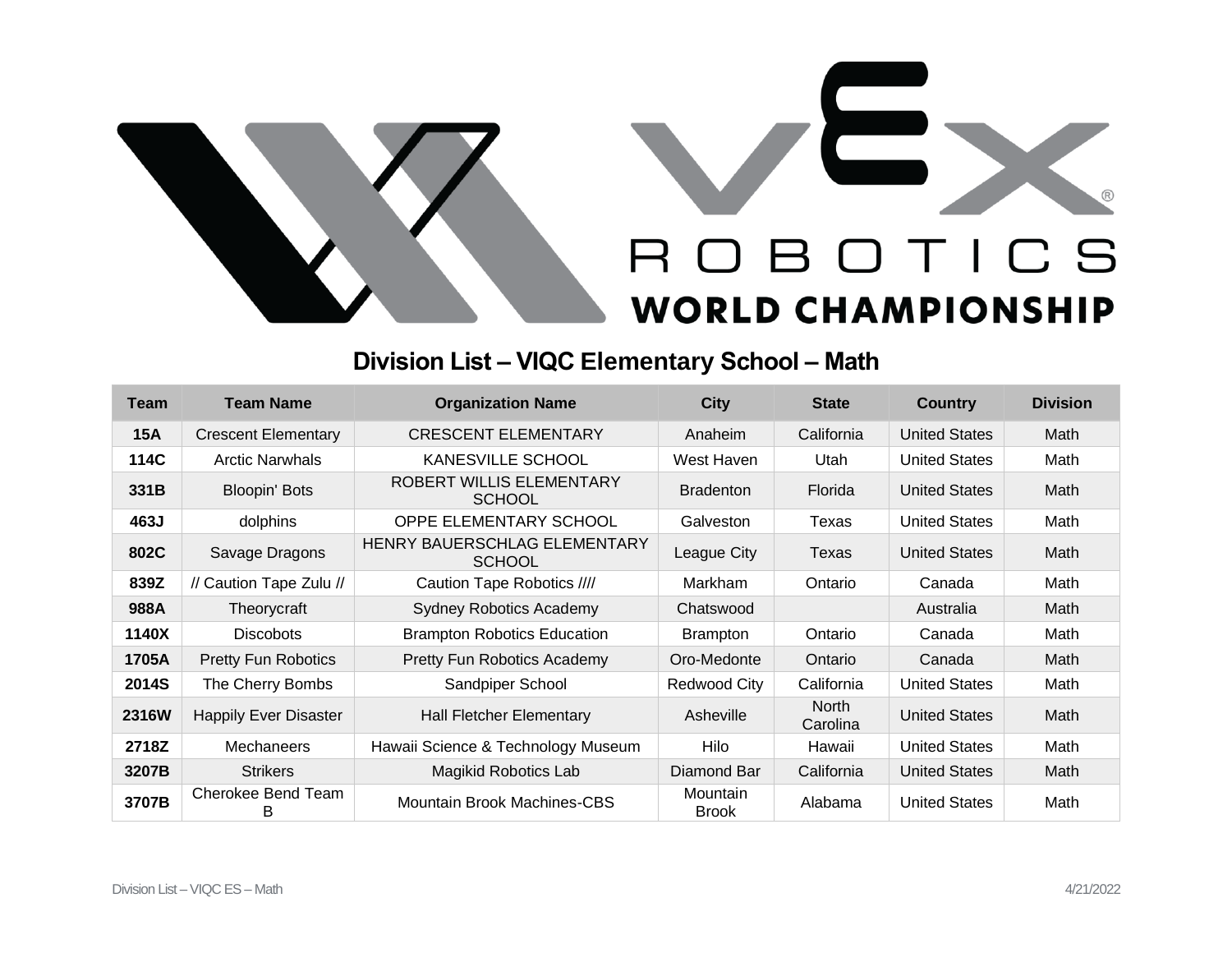| <b>Team</b>           | <b>Team Name</b>                       | <b>Organization Name</b>                             | <b>City</b>        | <b>State</b>            | <b>Country</b>       | <b>Division</b> |
|-----------------------|----------------------------------------|------------------------------------------------------|--------------------|-------------------------|----------------------|-----------------|
| 5017F                 | <b>Squirrel Force</b>                  | <b>Greenwich Academy</b>                             | <b>GREENWICH</b>   | Connecticut             | <b>United States</b> | Math            |
| 6054C                 | Mustangs3                              | LAKE AGASSIZ ELEMENTARY<br><b>SCHOOL</b>             | <b>Grand Forks</b> | North Dakota            | <b>United States</b> | Math            |
| 6855C                 | <b>Warrior Engineers</b>               | <b>WESTMINSTER CHRISTIAN PRIVATE</b><br>SCHOOL, INC. | Miami              | Florida                 | <b>United States</b> | Math            |
| 7500C                 | Uni-echidnas                           | David E Norman Elementary School                     | Ely                | Nevada                  | <b>United States</b> | Math            |
| 7707G                 | Steel Eagles - Girl<br>Power           | Pleasant View Elementary Zionsville                  | Zionsville         | Indiana                 | <b>United States</b> | Math            |
| 8217A                 | PumaPower                              | <b>ROSA PARKS ELEMENTARY</b>                         | Redmond            | Washington              | <b>United States</b> | Math            |
| 9295B                 | 9295B                                  | Lord Baltimore Elementary School                     | Ocean View         | Delaware                | <b>United States</b> | Math            |
| 10142<br>Y            | Green Tigers Team Y                    | <b>MANOA ELEMENTARY SCHOOL</b>                       | Honolulu           | Hawaii                  | <b>United States</b> | Math            |
| 10404<br>D            | <b>Cold Spring</b>                     | <b>COLD SPRING SCHOOL</b>                            | Indianapolis       | Indiana                 | <b>United States</b> | Math            |
| 10692<br>D            | <b>Whitlow Robo Wolves</b><br>- Team D | <b>GEORGE W. WHITLOW ELEMENTARY</b>                  | Cumming            | Georgia                 | <b>United States</b> | Math            |
| 11109<br>$\mathbf c$  | OE Robot Squad                         | Oaklandon                                            | Indianapolis       | Indiana                 | <b>United States</b> | Math            |
| 11860<br>Е            | <b>Brentwood Bots E</b>                | BRENTWOOD ELEMENTARY SCHOOL                          | Plainfield         | Indiana                 | <b>United States</b> | Math            |
| 13301<br>$\mathbf{A}$ | <b>Central CyberDAWGS</b>              | <b>CLINTON CENTRAL ELEMENTARY</b><br><b>SCHOOL</b>   | Michigantown       | Indiana                 | <b>United States</b> | Math            |
| 14828<br>$\mathsf{A}$ | Davis Connect Lynx                     | Davis Connect                                        | Layton             | Utah                    | <b>United States</b> | Math            |
| 17760<br>Е            | <b>Newtons</b>                         | <b>Capitol City Robotics</b>                         | Washington         | District of<br>Columbia | <b>United States</b> | Math            |
| 19055<br>C            | Robo-Eagles                            | Hillside Academy For Excel                           | <b>GARLAND</b>     | Texas                   | <b>United States</b> | Math            |
| 20002<br>B            | The Ender Dragons                      | Mankato Community Education<br>Department            | Mankato            | Minnesota               | <b>United States</b> | Math            |
| 20762<br>D            | <b>InvestiGATORS</b>                   | <b>Guion Creek Elementary School</b>                 | Indianapolis       | Indiana                 | <b>United States</b> | Math            |
| 22072<br>$\mathbf c$  | <b>TechnicaLEE Bots</b>                | FRANCES AND JEANNETTE LEE<br>ELEMENTARY SCHOOL       | Caddo Mills        | Texas                   | <b>United States</b> | Math            |
| 26194<br>A            | <b>TechnoLions Black</b>               | LEO ELEMENTARY SCHOOL                                | Leo                | Indiana                 | <b>United States</b> | Math            |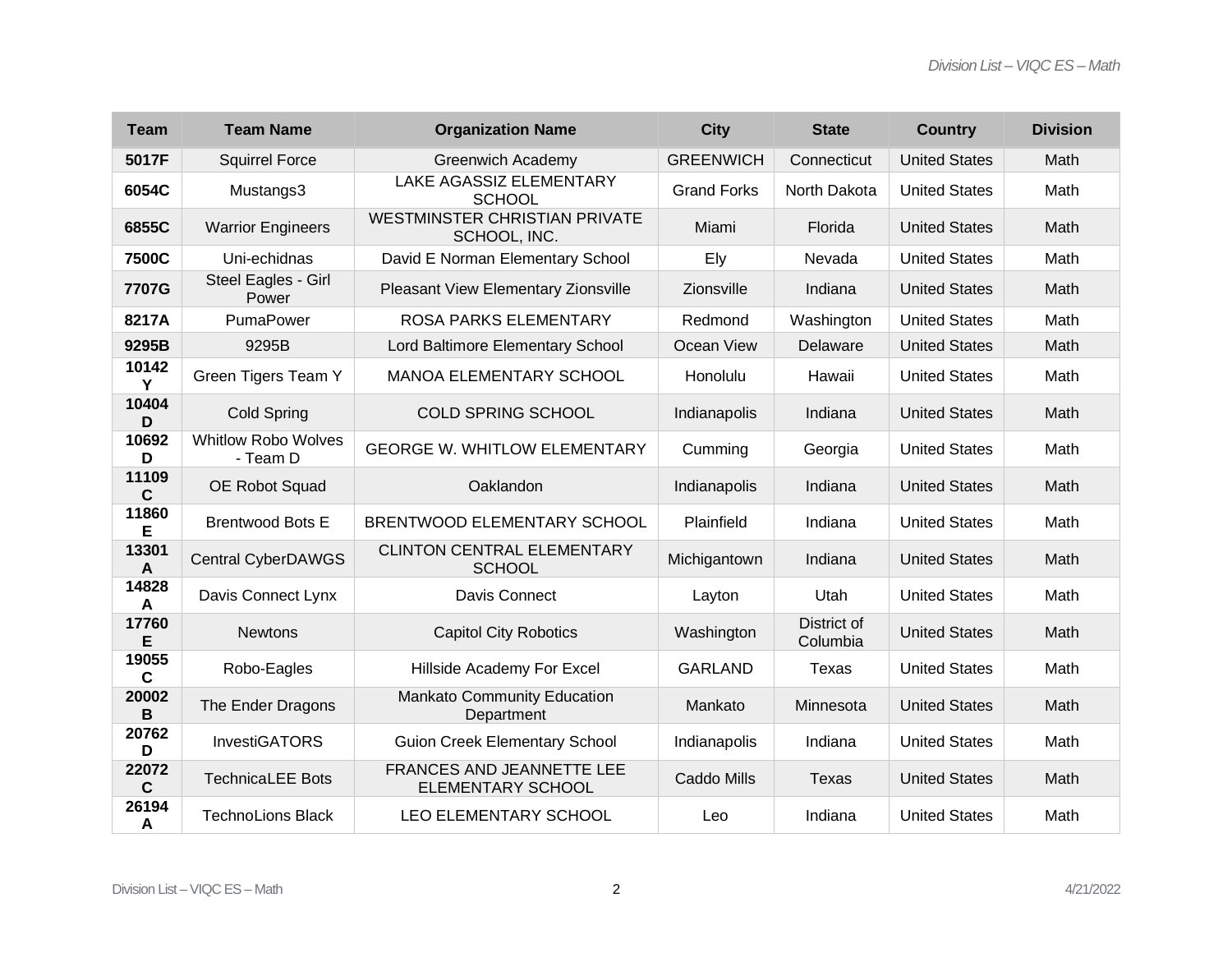| <b>Team</b> | <b>Team Name</b>           | <b>Organization Name</b>                                             | <b>City</b>             | <b>State</b>     | <b>Country</b>       | <b>Division</b> |
|-------------|----------------------------|----------------------------------------------------------------------|-------------------------|------------------|----------------------|-----------------|
| 30077<br>A  | Robo Royals                | <b>BILOXI UPPER ELEMENTARY</b>                                       | <b>Biloxi</b>           | Mississippi      | <b>United States</b> | Math            |
| 31186<br>A  | <b>Roadbot Runners A</b>   | PIONEER SCHOOL                                                       | Ogden                   | Utah             | <b>United States</b> | Math            |
| 33310F      | CyBroBots                  | AMY PARKS-HEATH ELEMENTARY<br><b>SCHOOL</b>                          | Heath                   | Texas            | <b>United States</b> | Math            |
| 35884<br>A  | <b>BRAVES</b>              | <b>COMBRE-FONDEL ELEMENTARY</b><br><b>SCHOOL</b>                     | <b>Lake Charles</b>     | Louisiana        | <b>United States</b> | Math            |
| 38636<br>В  | Eagletronics               | <b>ARLINGTON ELEMENTARY/MIDDLE</b>                                   | <b>Baltimore</b>        | Maryland         | <b>United States</b> | Math            |
| 40693<br>s  | <b>FBI Destroyers</b>      | Gillette College                                                     | Gillette                | Wyoming          | <b>United States</b> | Math            |
| 45708<br>B  | Spongebots Model S         | Charles O Stones Intermediate Center                                 | <b>Garden City</b>      | Kansas           | <b>United States</b> | Math            |
| 52654<br>A  | The Victorians             | NORTHERN ELEMENTARY SCHOOL                                           | Georgetown              | Kentucky         | <b>United States</b> | Math            |
| 53976<br>B  | <b>Tara Oaks Tigerbots</b> | TARA OAKS ELEMENTARY SCHOOL                                          | Collierville            | <b>Tennessee</b> | <b>United States</b> | Math            |
| 57224<br>C  | Robostars                  | Sherry and Paul Hamm Elementary                                      | Rockwall                | Texas            | <b>United States</b> | Math            |
| 61187<br>A  | <b>AR: Gear Grinders</b>   | <b>Allendale Robotics</b>                                            | Allendale               | Michigan         | <b>United States</b> | Math            |
| 64000<br>A  | Chapelwood A               | <b>Chapelwood Elementary School</b>                                  | Indianapolis            | Indiana          | <b>United States</b> | Math            |
| 67846<br>A  | Jr. Drubs Sr.              | Great Plains MakerSpace - Growing<br>Engineering And Robotics (GEAR) | <b>Garden City</b>      | Kansas           | <b>United States</b> | Math            |
| 71100<br>A  | <b>Elite Engineers</b>     | Poole's Mill Elementary                                              | Cumming                 | Georgia          | <b>United States</b> | Math            |
| 72801<br>A  | Stormbots 1                | Russellville Intermediate School                                     | <b>RUSSELLVIL</b><br>LE | Arkansas         | <b>United States</b> | Math            |
| 78335<br>н  | Tacticians                 | <b>Pine Crest School</b>                                             | Boca Raton              | Florida          | <b>United States</b> | Math            |
| 80602<br>A  | <b>Buff Bots</b>           | STAMPING GROUND ELEMENTARY<br><b>SCHOOL</b>                          | Stamping<br>Ground      | Kentucky         | <b>United States</b> | Math            |
| 83660<br>в  | <b>Husky Bots</b>          | Horace Mann Elementary School                                        | Huntington              | Indiana          | <b>United States</b> | Math            |